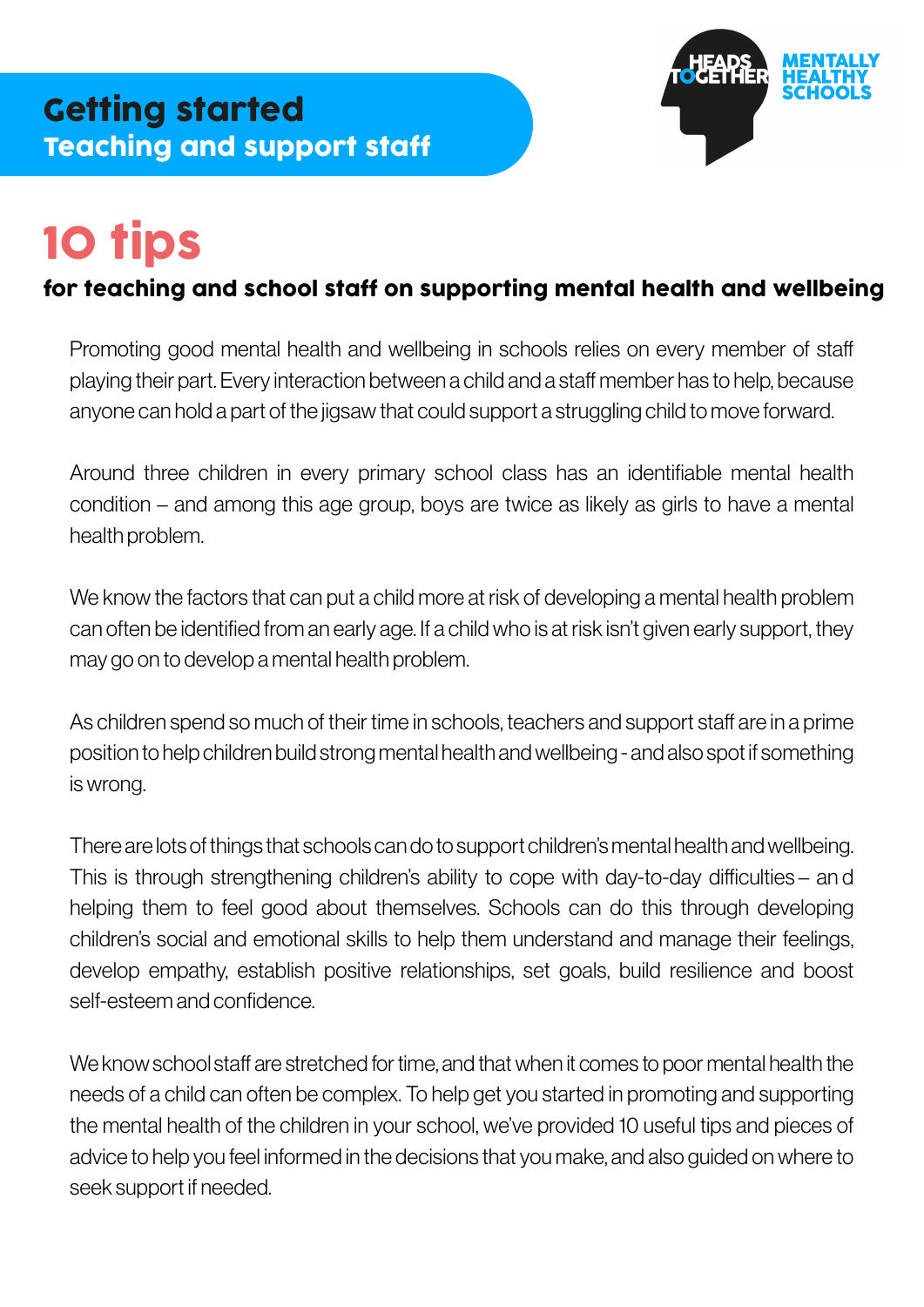#### Read our introductory pages on mental health and wellbeing

Read our pages on [social and emotional skills](https://www.mentallyhealthyschools.org.uk/getting-started/social-and-emotional-skills/) and [risks and protective factors](https://www.mentallyhealthyschools.org.uk/risks-and-protective-factors/) to understand how to build the emotional foundations that children need to thrive, be mentally healthy and learn successfully. This includes having resilience and self-confidence, being able to handle difficult situations and manage their own feelings; as well as being aware of the kinds of things that affect – and improve – children's mental health, and the importance of identifying early children who are struggling.

## **2** Let pupils know you're happy to talk about how they're feeling

Encourage children to talk about how they're feeling and let them know that you are there to listen if they need to discuss anything. Build confident, open, healthy and trusting relationships with pupils to help them feel safe. Positive relationships with a trusted adult are an important protective factor for children helping them thrive, remain resilient and learn effectively.

Recommended resource: [Talking to children about feelings](https://mentallyhealthyschools.org.uk/resources/nhs-choices-talking-to-children-about-feelings)

### **3** Help children know how to manage their emotions

Help children understand and manage their emotions by using concepts that get them thinking about how feelings and thoughts are linked to behaviour, and that some emotions may result in changes in their body, like a fast-beating heart if they're nervous or scared. Help pupils develop coping skills so they build resilience and also learn how to calm themselves.

Social and emotional skills should be developed from an early age and integrated across the curriculum and school life. This can be during PSHE and broader curriculum lessons, assemblies, through whole-school programmes, circle time or children's books focusing on aspects of mental health and wellbeing. Check out our resource library for hundreds of free, practical resources.

Recommended resources: [Six lesson plans on wellbeing](https://www.mentallyhealthyschools.org.uk/resources/?SortBy=&SearchTerm=kapow+wellbeing&ResourceFilters[Theme]=&ResourceFilters[ResourceType]=80e840b2-a890-48f6-8ba9-ea66220034c3&PageId=1279) [PSHE lesson plans](https://www.mentallyhealthyschools.org.uk/resources/guidance-on-preparing-to-teach-about-mental-health-and-emotional-wellbeing/?searchTerm=PSHE)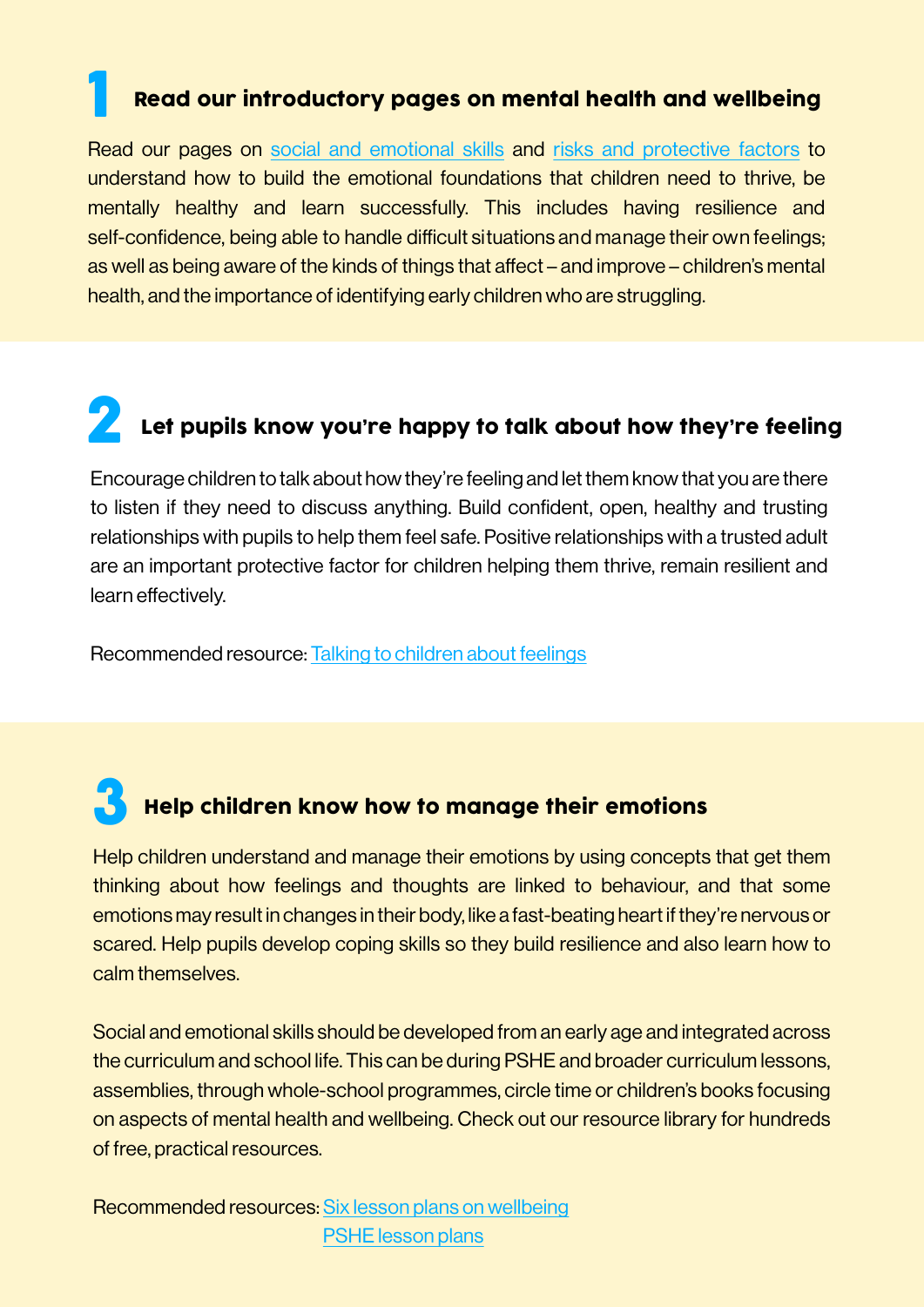## **4** Get children talking about mental health

Help children understand that mental health is something that we all have, and that we should be aware of it and learn skills to look after it. It's helpful for children to know that it's normal for their mental health to fluctuate - some days they may feel sad or struggle, and other days they may feel confident and calm.

Use the resources on Mentally Healthy Schools to help generate discussions about mental health in the classroom and around school, i.e. during assemblies, and focus on why it's important to listen to others and also seek support if they're struggling. If a topic triggers difficult feelings and thoughts for a child, make some time to listen to them and talk through their feelings – and link them up with any additional help they might need.

Recommended resource: [Talking Mental Health – animation and assembly plan](https://mentallyhealthyschools.org.uk/resources/talking-mental-health/?searchTerm=talking%20mental%20health)

#### 5 Be alert to signs that a child may be in distress

It's important to intervene early if you think a child is in distress, struggling or becoming disengaged. Look out for those children who may need extra support; start a conversation to see how they are. If you are concerned, speak to your designated safeguarding lead and talk about what support may be helpful – this may involve giving them a buddy or providing peer support, counselling or other school-based help.

Recommended resource: [Conversation starters](https://www.mentallyhealthyschools.org.uk/media/1611/tips-for-having-a-conversation-with-a-child-about-mental-health.pdf)

#### **Feel confident about having a conversation with a pupil** you're worried about

Ideally conversations will be opened up by a classroom teacher, a sensitive teaching assistant or a playground staff member who is well-known to children. Every school should make sure that anyone working or interacting with children understands safeguarding procedures and has the necessary training.

Recommended resource: [A letter about how I'm feeling](https://www.mentallyhealthyschools.org.uk/resources/a-letter-about-how-im-feeling)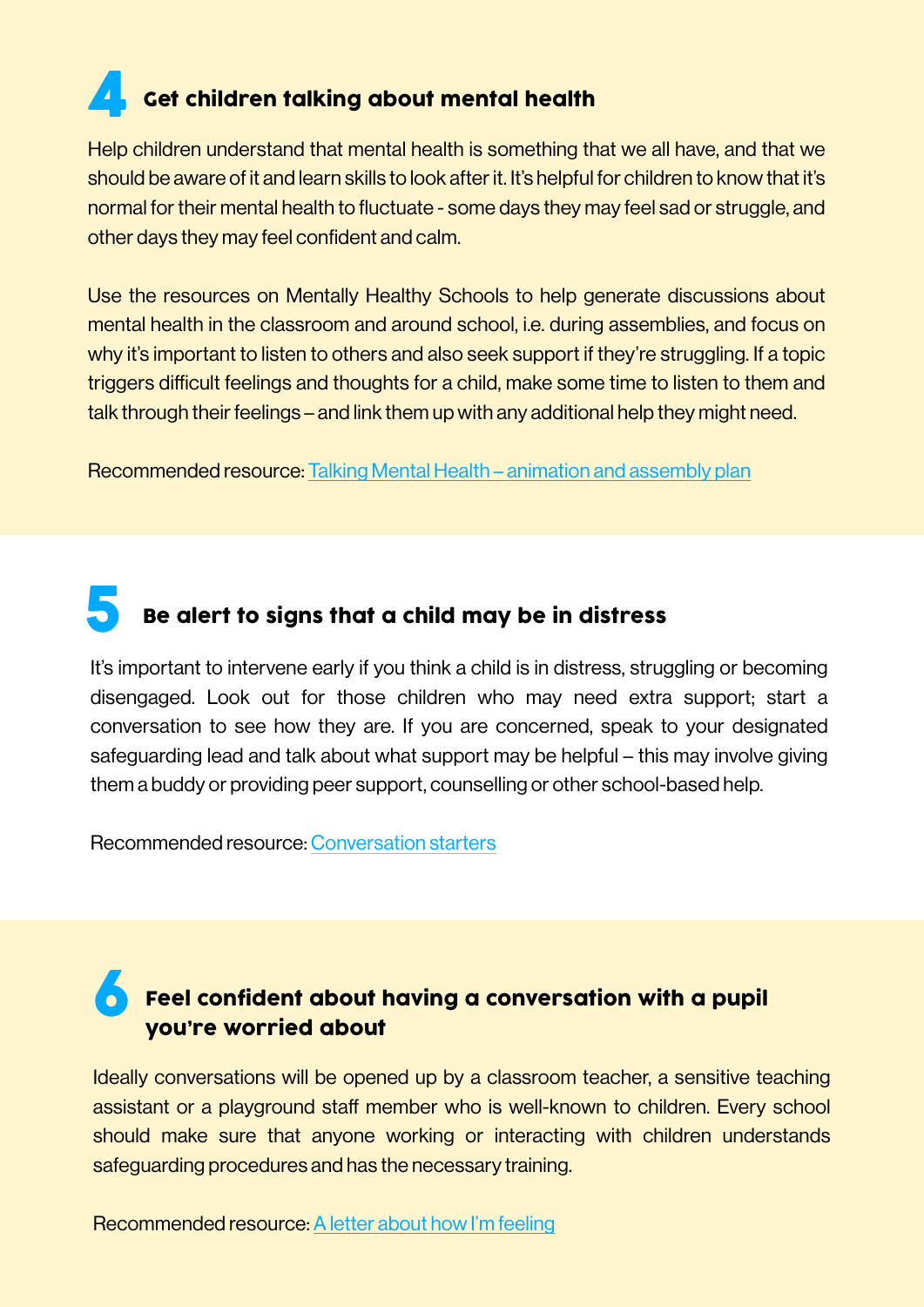## Know what to do if you're concerned about a child

Sometimes it may feel difficult to know if a child has a difficulty that might need further follow up and action. The resource below can help guide you on when more support might be needed. If you are worried that a child is at risk, involve your designated safeguarding lead as a matter of priority who will contact the parents or carers and other services as necessary. If the child is at immediate risk, make sure they are taken to their general practitioner (GP) or accident and emergency (A&E) as a matter of urgency, depending on the severity of the concern.

Recommended resources: [Should I be concerned?](https://www.mentallyhealthyschools.org.uk/resources/minded-should-i-be-concerned/?searchTerm=concerned)  [List of helpline numbers](https://www.mentallyhealthyschools.org.uk/concerned-about-a-child/)

### 8 Be patient and persist with children least engaged in school

Children with a mental health problem are more likely to be absent from school without permission – this is especially true for children with an emotional or behavioural problem. There are many reasons why a child might be absent from school, but where a child is struggling with being interested and engaged in school, think about more creative and interactive strategies for maintaining their interest. Help them feel that they belong, and work together with families to problem-solve solutions.

Recommended resource: [Childline toolbox – games and activities](https://www.mentallyhealthyschools.org.uk/resources/childline-toolbox)

### Support children who are more likely to be excluded

It is more common for children with mental health needs or special educational needs and disabilities (SEND) to be excluded from school, than those without. Be aware of which children in your class are more at risk of being excluded from school and screen early to explore whether they might have unmet mental health needs. Look at what additional support or alternative provision might be needed for those children. Repeating these screenings over time can also help you evaluate whether the child's mental health improves following any action you have taken. This can also be used as accompanying evidence to strengthen a referral made to local services.